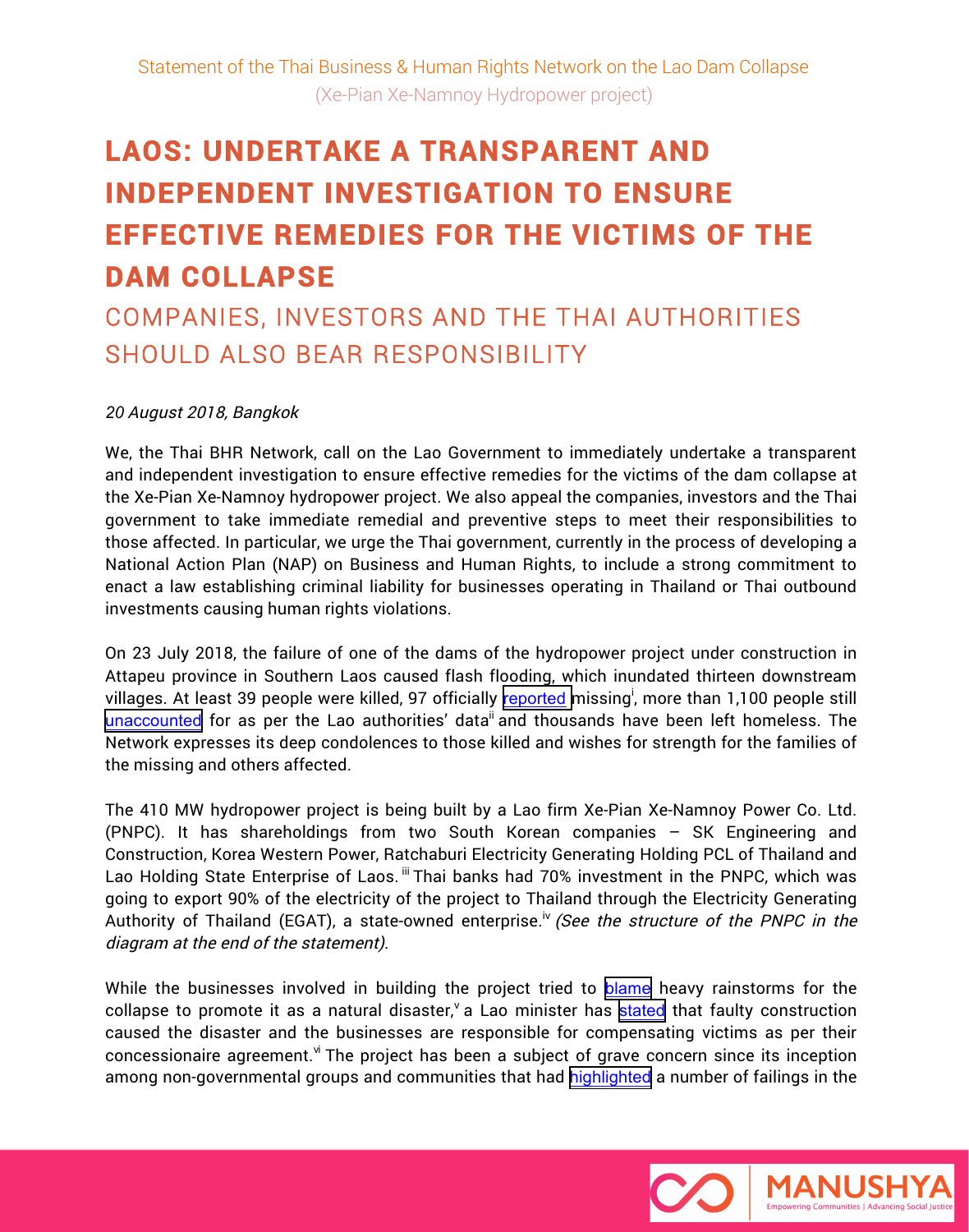### Statement of the Thai Business & Human Rights Network on the Lao Dam Collapse (Xe-Pian Xe-Namnoy Hydropower project)

project development,<sup>vii</sup> including in the public consultation process and poor environmental impact assessments (EIAs), lack of trans-boundary impact assessments, and failure to meet international environmental and social safeguards standards. Concerns were also [raised](https://www.internationalrivers.org/resources/letter-to-the-developers-of-the-xe-pian-xe-namnoy-dam-7896) about the impact of resettlement of the communities from the project area.

Besides doubts on the quality of the companies' work, questions have been raised about the Lao authorities' handling of the disaster, including in warning the villagers and undertaking rescue and allowing access to the affected areas. While the two South Korean companies behind the 1.2 billion USD Lao firm project reported damage to the dam a day before the collapse, media reports suggest that the authorities failed to warn and evacuate the villagers from flood areas in a timely and effective manner.

Further, the Lao authorities have allegedly been [sluggish](https://www.straitstimes.com/asia/se-asia/laos-dam-collapse-dam-fractured-following-monsoon-rainfall-three-times-greater-than) in allowing access for rescue teams while the State-controlled media have been [vague](https://www.nytimes.com/2018/07/24/world/asia/laos-dam-collapse-hundreds-missing.html) and [inconsistent](https://www.nytimes.com/2018/07/27/world/asia/laos-dam-survivors.html#click=https://t.co/cTthO4FnlD) in its reporting of the damage. The Prime Minister has however [warned](http://www.vientianetimes.org.la/FreeContent/FreeConten_PM_warns.php) to be conscious about veracity of the news of the collapse and suggested to follow state-owned media and disregard misinformation on social and foreign media. To compound the problem, his office issued a [notification letter](https://www.facebook.com/ThonglounSISOULITH/posts/1655355891242210) on 3 August 2018 that temporarily blocked access by individuals and entities to the dam area unless authorized by a relevant authority.<sup>viii</sup>

The blockade has been extended until an investigation of the dam is finished and reparations are completed. Nevertheless, the local communities and others on the ground are revealing the truth of the situation and their struggles through social media. Now more than ever, voices of the affected communities are emerging and they are courageously spreading information of the reality on the ground so that the world does not forget them despite the government warning to minimise damages and loss. The Lao authorities' attempt to control outgoing information related to the dam collapse contravenes with the [outcomes](https://tbinternet.ohchr.org/Treaties/CCPR/Shared Documents/LAO/CCPR_C_LAO_CO_1_31861_E.pdf) of a July 2018 landmark review of the Lao government's compliance with its legal obligations under the International Covenant on Civil and Political Rights (ICCPR), during which UN experts called on the government to promote plurality of opinions in the media and to guarantee their operations are free from "undue state interference". $^{\mathrm{i} \mathrm{x}}$ 

While engaged in the rescue and relief efforts along with the Lao authorities and security forces, among others, the Korean company building the dam, SK Engineering and Construction, has reportedly [said](https://www.nytimes.com/2018/07/27/world/asia/laos-dam-survivors.html) that it would take responsibility if a formal investigation found it culpable. The Lao authorities are also investigating the cause of the collapse, as stated in another [report](https://www.nytimes.com/2018/07/25/world/asia/laos-dam-collapse-rescue.html). The Lao [government](http://www.vientianetimes.org.la/FreeContent/FreeConten_Steps.php) has also established two committees - one to investigate the reason for the collapse of the dam and the other to look into the responsibility of the stakeholders in charge. It has also suspended the consideration of new investments in hydropower projects in order to review its hydropower development strategy and plans.

While we welcome the steps taken by the Lao Government for investigation, we call on the Government and its concerned agencies to:

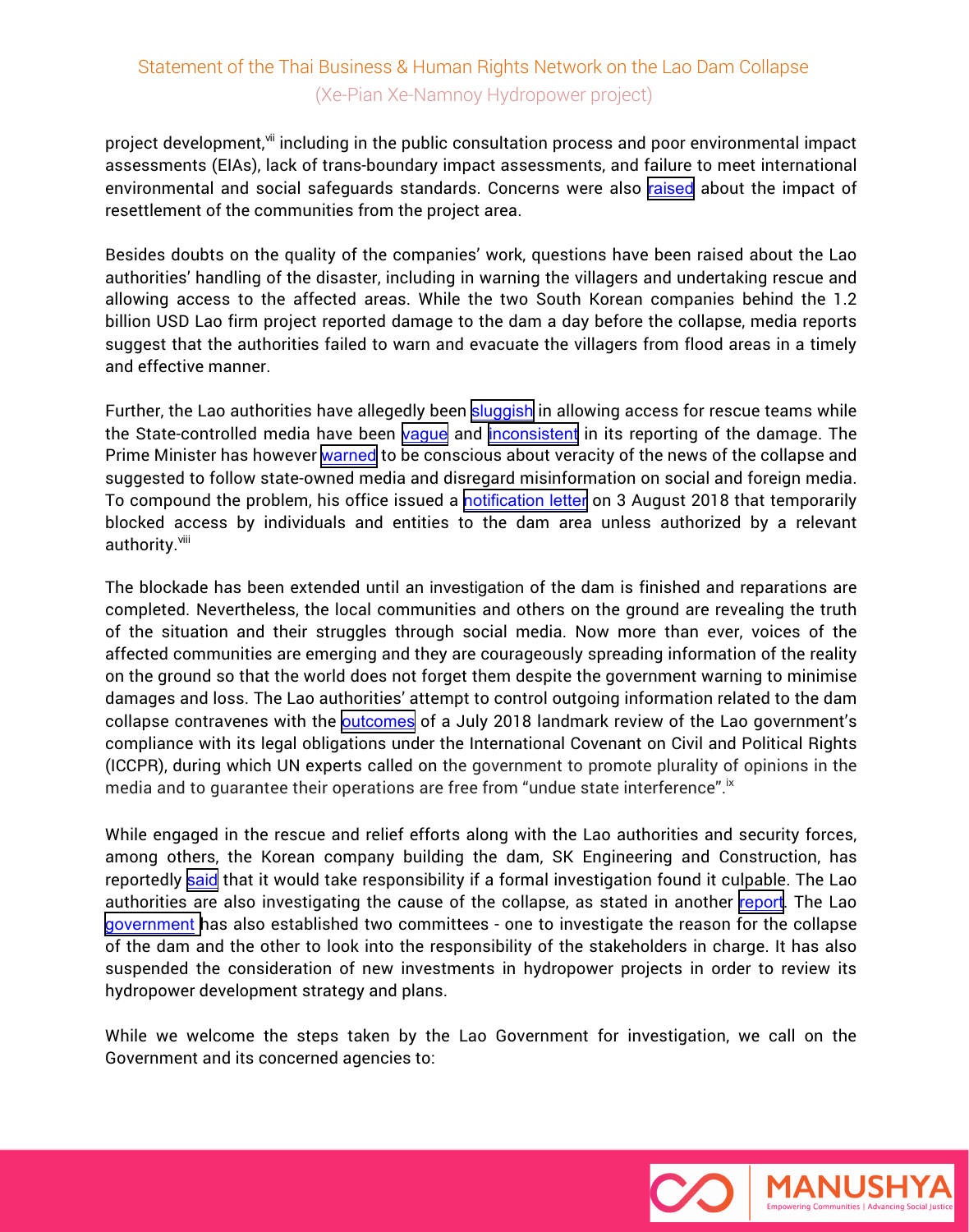### Statement of the Thai Business & Human Rights Network on the Lao Dam Collapse (Xe-Pian Xe-Namnoy Hydropower project)

- Immediately allow effective access to national and international rescue teams and independent media agencies to the affected areas to undertake relief works and truth-telling reporting as the authorities seemingly lack technical capacity or manpower to carry out efficient rescue operations and restrictions on access will impede effective investigation and remedy for the victims.
- Give particular attention to the needs of women, children and persons from indigenous and ethnic groups in relief and remedy since the project reports show significant population of indigenous and ethnic groups in downstream villages affected, including the [Talieng people](https://nyti.ms/2waYl0u).
- Request the concessionaire agreement to be made public to ensure transparency on the responsibility of each stakeholder involved in the Xe-Pian Xe-Namnoy Dam collapse.
- Ensure a transparent and independent investigation is undertaken to look into the causes as well as handling of the dam collapse so as to ensure accountability and effective remedy for those affected because the committees set up and overseen solely by the government authorities that were involved in granting the permission for the project might not be fully fair.
- Ensure access to effective remedies through an independent, transparent and accessible process, placing communities' needs and loss at the heart of remedy, and with outcomes in the form of compensation, rehabilitation or restitution for the harms to the community, their livelihood and environment.
- Draw lessons for its regulatory roles from the failures in this disaster and take urgent actions accordingly, including welcoming independent and qualified technical support.

Besides Lao authorities, the business enterprises involved in the project also carry the responsibility for the human rights impacts of the dam collapse in accordance with the UN Guiding Principles on Business and Human Rights - the globally agreed framework for human rights in business contexts. The Guiding Principles also require that the governments of the home countries of the enterprises take measures to ensure they respect human rights abroad. The Thai government bears particular responsibility in the case of the Xe-Pian Xe-Namnoy dam collapse because the investors include Thai banks and they are responsible for transboundary human rights violations in accordance with the 16 May 2016 and 2 May 2017 [Cabinet Resolutions](http://www.nationmultimedia.com/detail/national/30326432).

We thus urge the Thai government to ensure that Thai companies and investments abroad do not cause human rights abuses as it is currently drafting a National Action Plan on business and human rights. Hence, we recommend including a strong commitment in the National Action Plan to develop and implement a law to make it mandatory for Thai companies and investors to carry out effective human rights due diligence, including human rights impact assessments with meaningful participation of affected communities, in their operations at home and abroad. Such a law should also establish criminal liability for businesses operating in Thailand or Thai outbound investments causing human rights violations.

Further, we urge the EGAT to cancel the power purchase agreement with the PNPC or at least suspend the agreement until effective remedies are provided for the harms caused by the dam collapse. The UN Guiding Principles require governments to take additional steps to protect human rights abuses by state-owned enterprises, so, the EGAT should lead such a practice. Thailand must,

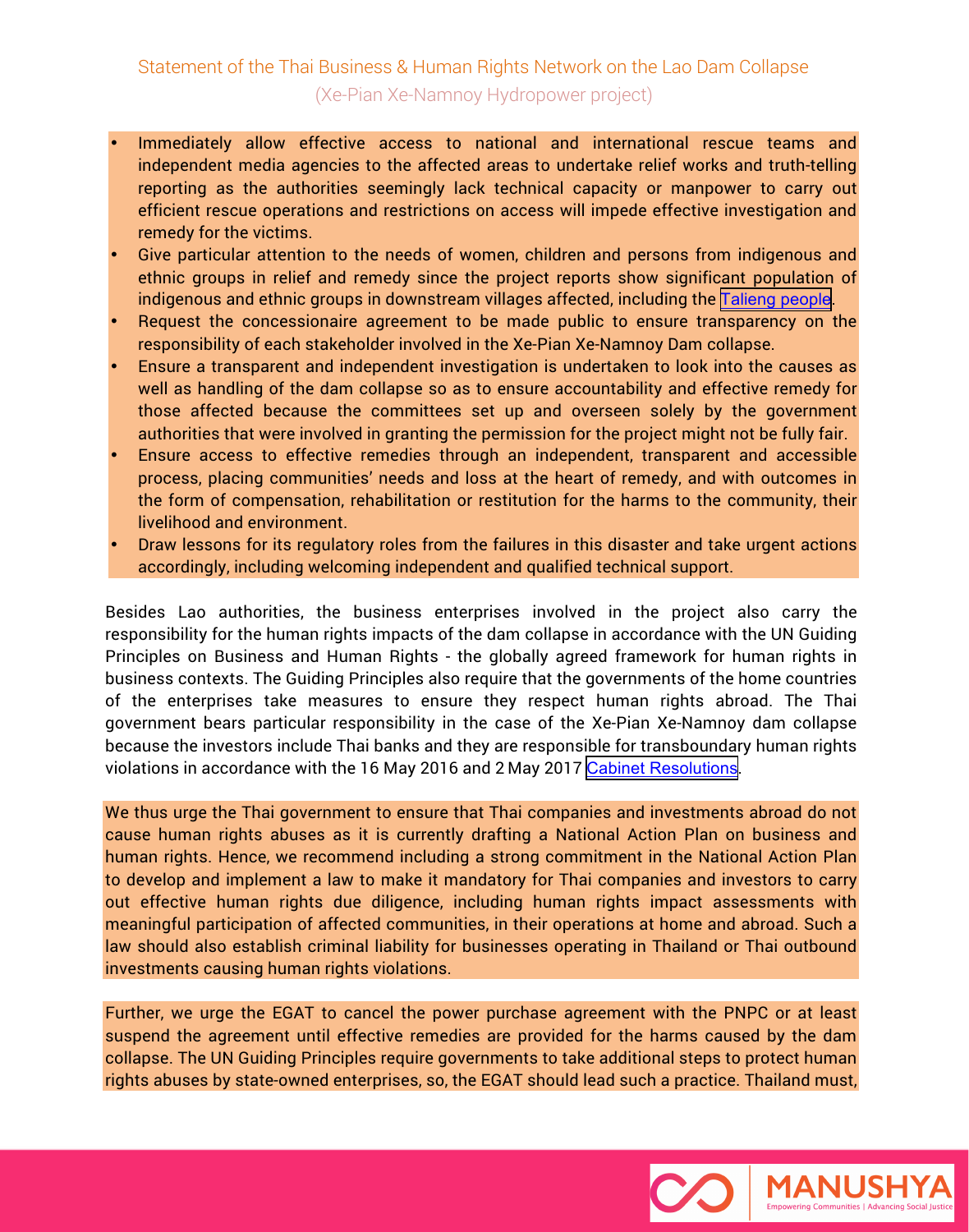### Statement of the Thai Business & Human Rights Network on the Lao Dam Collapse (Xe-Pian Xe-Namnoy Hydropower project)

without delay, move away from its dependence on energy imports and move towards sustainable and environment-friendly renewable energy projects that respect human rights.<sup>x</sup> As of 4 July 2018, Minister of Energy Dr. Siri Jirapongphan announced that Thailand has enough energy for the next five years. Thus, no need for new power plant $^{\times}$  or purchase of energy abroad. We also request the National Human Rights Commission of Thailand to urgently conduct an investigation into the dam collapse, particularly in relation to the responsibility of the Thai companies, Thai investors, and EGAT, and recommend effective remedies for the affected communities.

Xe-Pian Xe-Namnoy hydropower project is only one of the many dam projects along the Mekong River and its tributaries. There are serious criticisms of those projects for their impacts on the environment, ecosystems, livelihoods and communities of millions of people. The Mekong River Commission, established in 1995 to ensure that dams do not harm the river's fragile ecosystem and affect villagers along the river, has been all but ineffective in preventing harms.

The dam collapse shows that Mekong dams might not be able to withstand the river's wrath, particularly with extreme weather conditions. We thus call on the Mekong basin countries to come together to adopt strong environmental and human rights safeguards before building any more dams, particularly now that we have seen the significant impacts of the Xe-Pian Xe-Namnoy project, which was described, in its environmental impact assessment [report](https://bit.ly/2PbqaPa), as less harmful and more benign than most other large hydropower projects developed or proposed in Laos.

Very often, those projects are directly or indirectly supported by international financial institutions such as the Asian Development Bank, which was also reportedly considering the granting of a loan to the project. The consulting firm [reports](http://www.laoconsulting.com/Xe-Pian-Xe-Namnoy-Hydro-power.html) developing of the social and environmental assessment of the project to ADB standards but the project documents suggest otherwise, particularly in social impact assessment and plans.

We strongly urge companies, governments as well as investors to learn from the failure of various parties in the Xe-Pian Xe-Namnoy dam and should put environment and human rights to the highest consideration before profit.